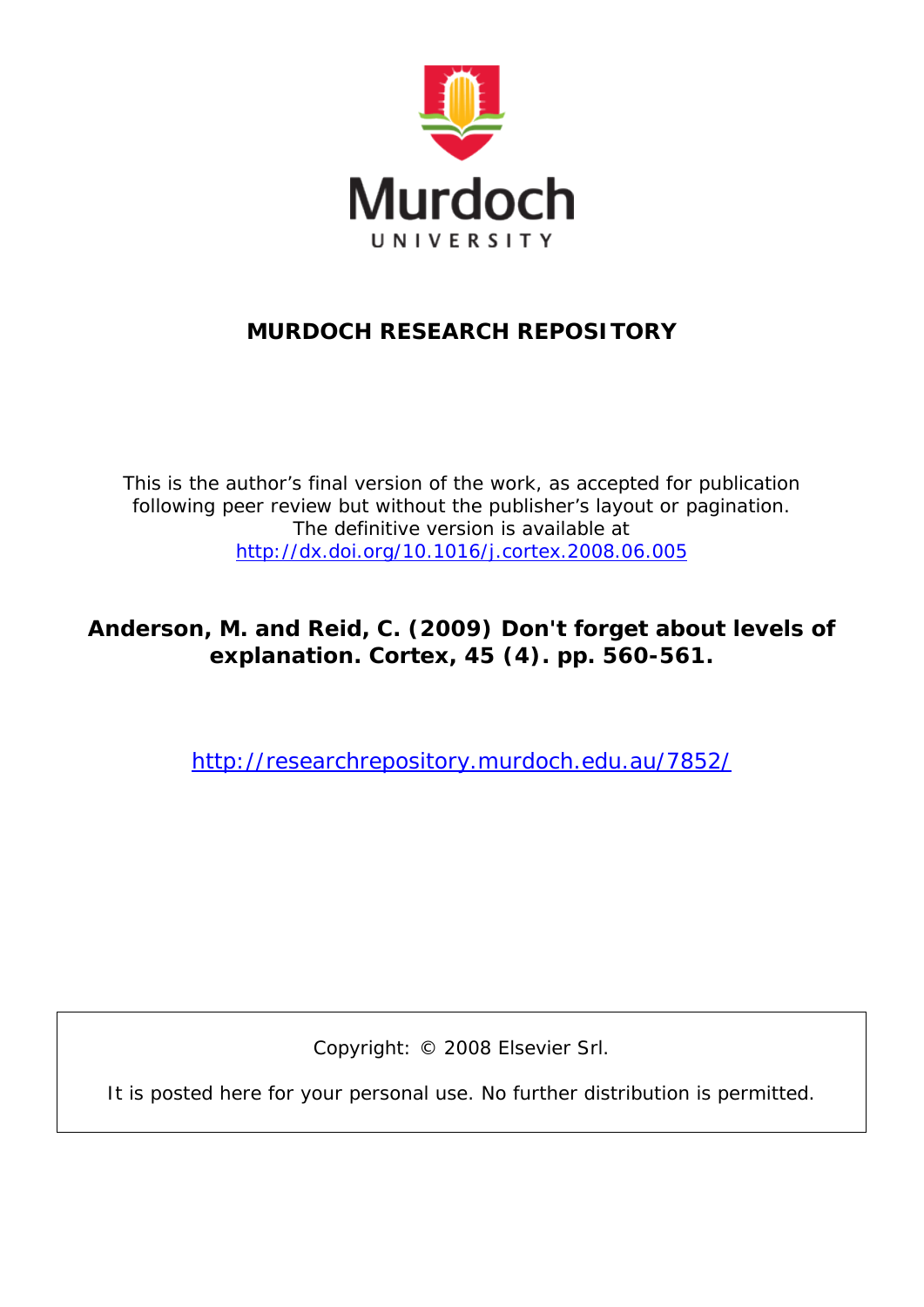Discussion forum

## **Don't forget about levels of explanation**

Mike Anderson<sup>a</sup>, Corinne Reid<sup>b</sup>

<sup>a</sup> The University of Western Australia, Australia

<sup>b</sup> Murdoch University, Australia

The basic point of this contribution is to emphasise that in understanding the link between neuroscience and developing educational programmes, we have to do more than pay lipservice to the fact that they operate at very distinct levels of description and abstraction. We should clearly acknowledge that there are at least three levels of relevance here – the biological, the cognitive and the behavioural. Current neuroscience straddles the biological and the cognitive and current educational practice and research straddles the behavioural and the cognitive. It is simply premature and disingenuous to claim that anything currently in the literature straddles all three levels. Or at least in such a way as to convey the impression that biological facts and theories currently have implications for educational practice that offer anything distinctive from that offered by cognitive theories. A simple example might make this point. Our concept of autism, and indeed what kinds of educational regimes might be effective in responding to it, has been profoundly influenced by developments in cognitive neuroscience in the past 20 years. If we allow that the acknowledgement of a biological basis to autism stems from work in neuroscience (interpreted broadly, and certainly including genetics) then this has been a major contribution in understanding the cause of autism. However, we would submit that exactly what this biological basis is and indeed what specific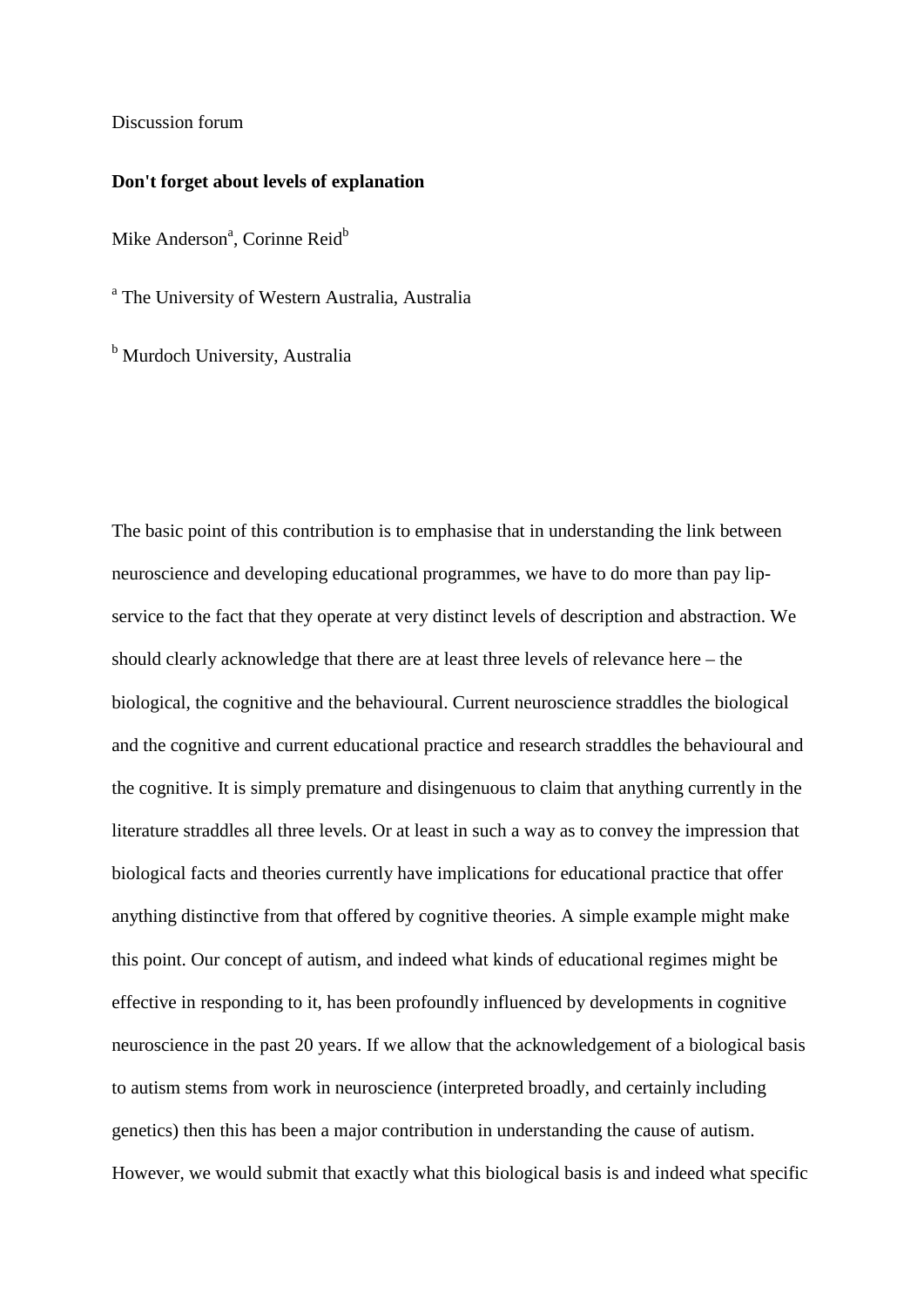genes may or may not be involved, or what neurochemical pathways are compromised (or whatever), while of the greatest scientific interest, is of little or no importance to educational planning over and above the basic fact that there is a biological cause of autism. On the other hand, what has been important for possible intervention is the development of theories for understanding the cognitive basis of autism – for example that it might be caused by a deficit in "theory of mind". This is because cognitive theories only require a translation to an adjacent level of explanation (the behavioural) before meaningful intervention principles can be developed. This level of translation is hard enough but infinitely more attainable than translations over two levels of explanation especially when there is not an intervening cognitive link (what cognitive theory of autism hangs on whether biochemical pathway X or biochemical pathway Y is the cause of autism?). The "levels" approach shows every sign of leading to successful theory development in understanding developmental disorders and linking them to their biological substrates (Morton, 2004). We believe that this is a surer footing than any available set of neuroscientific facts can provide for those interested in developing educational programmes.

None of this is to say that there can be no sound implication of neuroscientific facts and theories for educational intervention, just that this is unlikely to occur without at the very least the development of an intervening cognitive theory. We can think of no better contemporary example than the controversy surrounding DORE Achievement Centres. The DORE programme, now with more than 50 centres worldwide, advertises itself as a unique medication-free approach to help children who have been "labelled" as suffering from a developmental disorder such as dyslexia, ADHD, and dyspraxia. The essence of the programme is a series of exercises designed to stimulate the cerebellum. The rationale is based on the view that there are good neuroscientific reasons to believe that cerebellar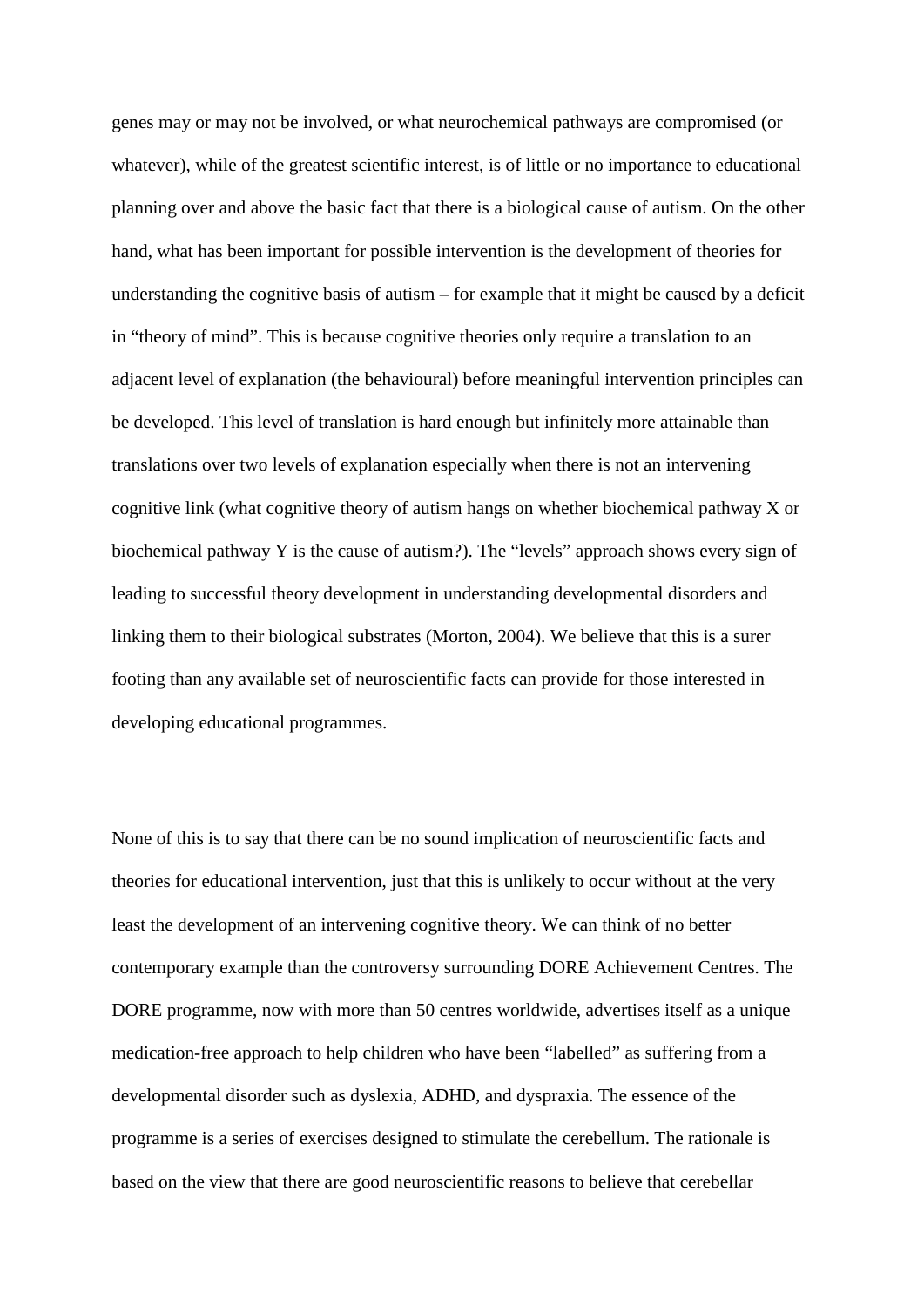functioning may be implicated in many developmental disorders. Be that as it may, there is but one study (Reynolds et al., 2003) that claims the program is effective for aiding children with a developmental disorder (in this case dyslexia). However, the methodology of this study has been severely criticized in a number of ways (Snowling and Hulme, 2003, Rack et al., 2007, McArthur, 2007 and Bishop, 2007) – the principal one being that the study did not contain an appropriate control group – and led to such a controversy that when a followup report was published in the same journal in 2007, five of the editorial board resigned in protest. Our point is that while it may be true that cerebellar functioning is associated with a number of disorders, very much more than this has to be done to justify developing a remediation curriculum for language disorders based on physical activity. First, we would need to discover how the cerebellum is involved in language processing and in particular that part of language processing implicated in developmental disorders. Then we would need to know how physical activity could change those specific and critical features of the cerebellum and in such a way that it could restore a function that already has a developmental history. It seems that quasi-neuroscientific speculation can persuade some even in the absence of any behavioural evidence in its favour. Such is the danger of not being clear about levels of description and explanation.

So how might we do it differently? Our research project (Project KIDS) has a consideration of multiple levels of explanation at its core. Our formulation of hypotheses about the ways in which different cognitive abilities mature is driven by a cognitive model (Anderson, 1992). Over the years these hypotheses have been tested using psychometric and information processing measures targeting specific cognitive functions. Most recently we have felt confident to extend this hypothesizing to brain-based relationships using ERP recordings of children whilst they are performing key cognitive tasks.<sup>1</sup> We can then relate both of these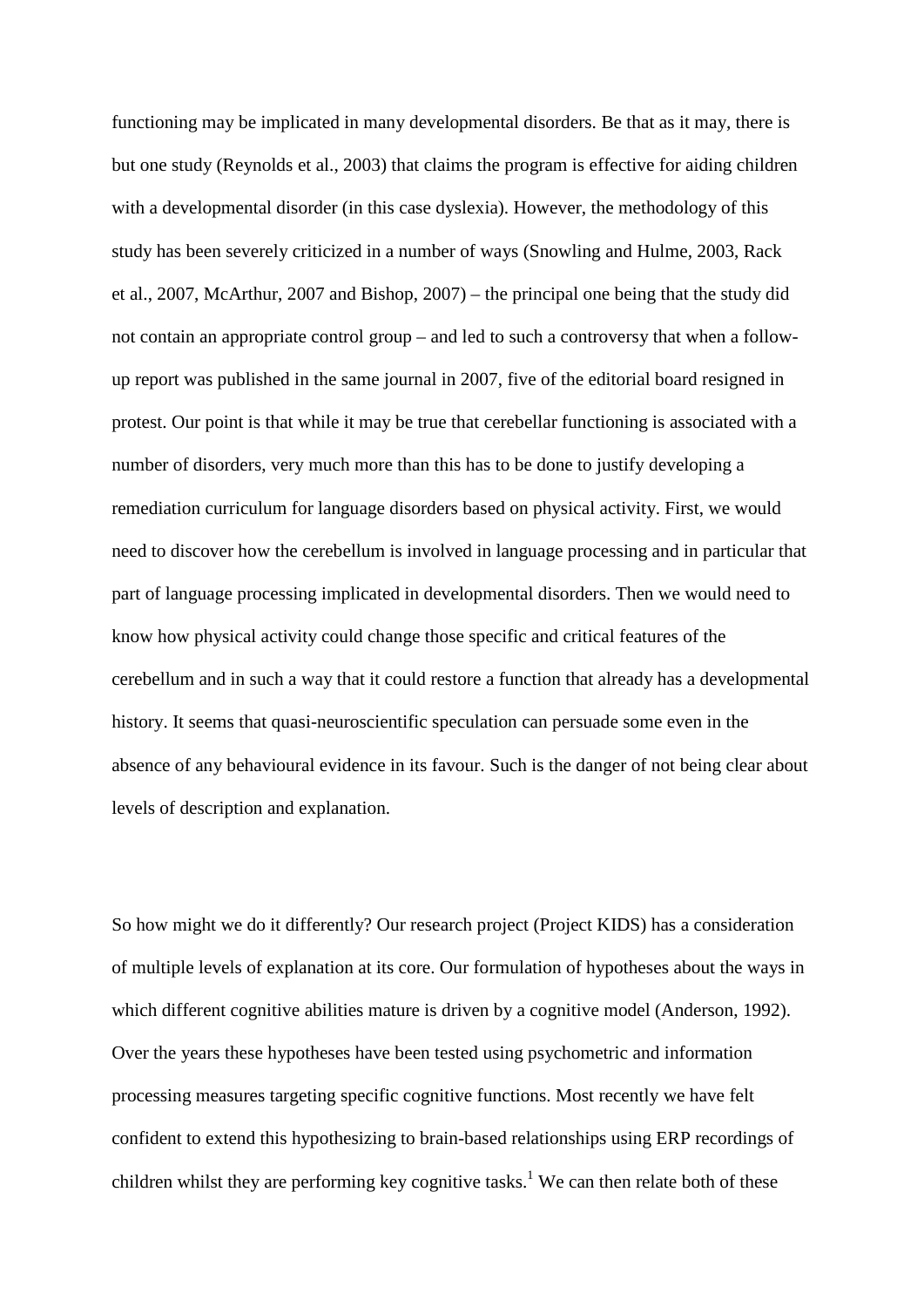types of measures to behavioural data relating to the children's psychometric and academic performance. In this sequential and integrated way, we can consider and experimentally explore hypothesized connections between constructs at different levels of explanation rather than guessing at these connections on the basis of unrelated studies taken out of context. This work has also provided us with a control group of typically developing children against which we can compare children who have been identified, at a behavioural level, as having educational problems. One example of such a cohort is children born prematurely. We are exploring potential factors that may contribute to the behavioural sequelae of prematurity without jumping to the conclusion that any consequence must be brain-based because of the interruption to gestation. The hope is that a theory-driven approach informed by the integration of biological, cognitive and behavioural data would be more productive for the next step which is to translate the suggestions from basic research in cognitive neuroscience into appropriate interventions and evaluations of interventions. We are of the view that this integrated approach that concurrently addresses multiple levels of explanation should be encouraged as a prerequisite for the planning of educational interventions.

<sup>1</sup>Australian Research Council Discovery Grant DP0665616, Maturation of the brain and the development of cognitive abilities.